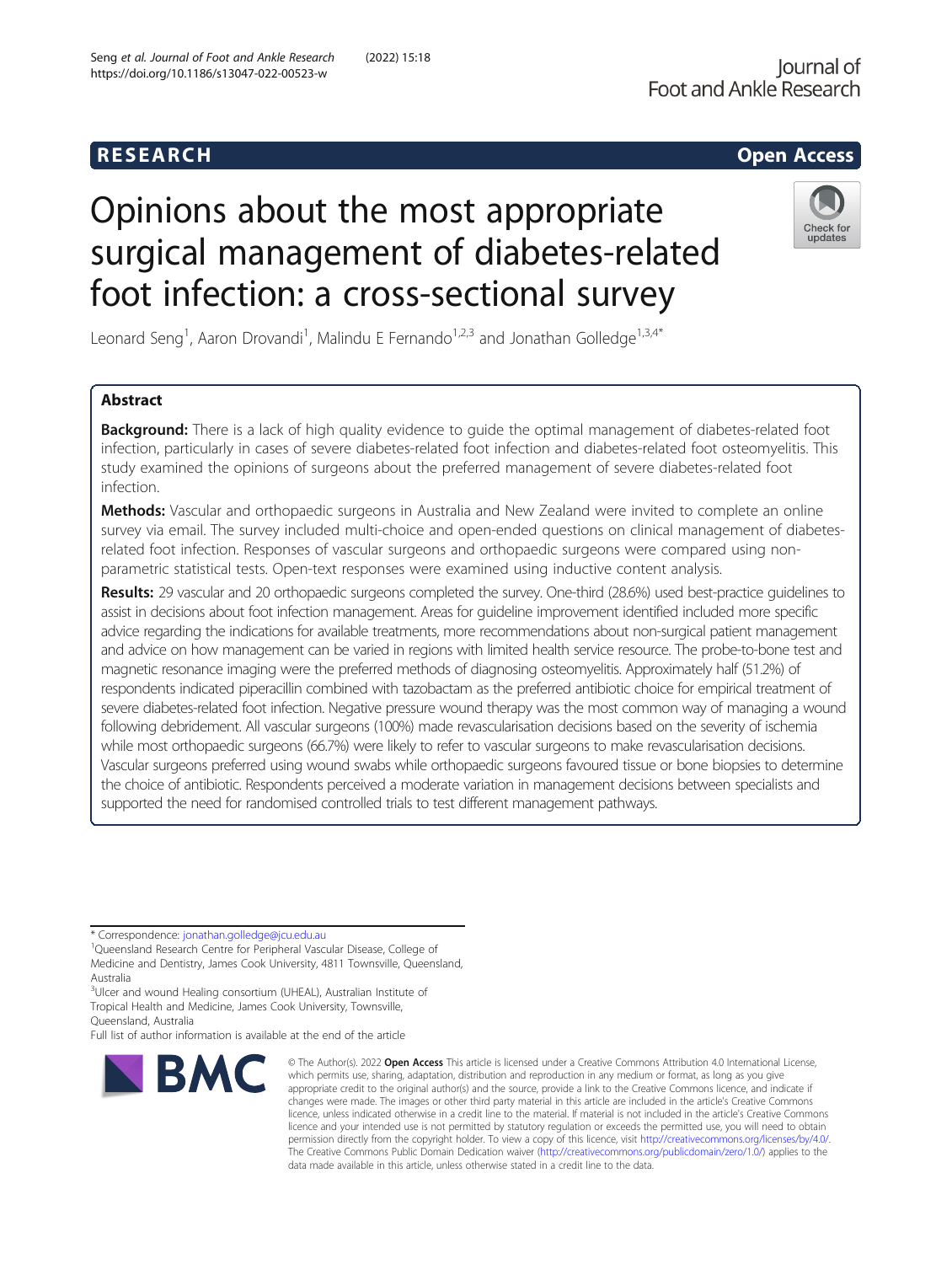Conclusions: Most vascular and orthopaedic surgeons do not use best-practice quidelines to assist in decisions about management of diabetes-related foot infection. Vascular and orthopaedic surgeons appear to have different preferences for wound sampling to determine choice of antibiotic. There is a need for higher quality evidence to clarify best practice for managing diabetes-related foot infection.

Keywords: Clinical practice, Diabetic foot disease, Orthopaedic surgery, Survey, Vascular surgery

#### Background

Foot infection is a common complication of diabetes and varies in severity [\[1,](#page-7-0) [2\]](#page-7-0). Severe diabetes-related foot infection (DFI) often precipitates hospital admission and requirement for lower extremity amputation [\[3\]](#page-7-0). Management of DFI is challenging due to difficulties with diagnosis, limited evidence from high quality clinical trials and heterogeneity in clinical presentation [\[3\]](#page-7-0). Bone biopsy, for example, is the gold-standard method to diagnose diabetes-related foot osteomyelitis and to determine choice of antibiotic but is highly invasive and not always appropriate to use [\[3,](#page-7-0) [4\]](#page-7-0). International best-practice guidelines for management of DFI recognise that the evidence to support recommendation is limited due to the lack of high-quality clinical trials [\[3\]](#page-7-0). Only one reported randomised clinical trial has tested whether surgical or medical treatment is superior for treating diabetes-related foot osteomyelitis [\[5\]](#page-7-0). This trial was too small with too short follow-up to clarify the most appropriate management [\[5\]](#page-7-0).

The lack of high quality evidence means that there is limited consensus to guide optimal management of DFI, particularly in cases of severe DFI and diabetes-related foot osteomyelitis  $[6-8]$  $[6-8]$  $[6-8]$  $[6-8]$  $[6-8]$ . This is echoed in a recent survey of Australian and New Zealand infectious diseases clinicians which reported limited consensus on how DFI was treated amongst this group of clinicians [[9](#page-8-0)]. In Australia and New Zealand, surgical management of DFI is mainly performed by vascular and orthopaedic surgeons, but these specialties were not included in the previous survey on this topic  $[10, 11]$  $[10, 11]$  $[10, 11]$  $[10, 11]$ . The aim of this study was to discover vascular and orthopaedic surgeons' opinions about the management of DFI. Due to the prior evidence of variation in practice in Australia and New Zealand, the survey was focused on vascular and orthopaedic surgeons practicing in this region.

#### Methods

#### Study design

This descriptive cross-sectional study administered an online survey through the Qualtrics platform between January 2021 and April 2021. The survey was piloted and refined in consultation with vascular surgeons with experience in managing DFI. The final 21-question survey had three sections: Participant demographics (5 questions); management of DFI and osteomyelitis (10 questions); clinical consensus and areas for further research (6 questions). The survey included both multiple choice and free-text questions to facilitate in-depth responses. A full copy of the survey is included in [Additional File 1.](#page-7-0) Likert scales (5-point rating scale) were used to gauge perceived usefulness of diagnostic modalities for osteomyelitis, variation in clinical practice, confidence in managing key aspects of DFI and perceptions on the need for further clinical trials.

#### Survey dissemination

A purposive sampling technique was used to distribute the online survey. Professional associations whose members were vascular or orthopaedic surgeons and likely to be involved in the surgical management of DFI were approached to assist with disseminating the survey in November 2020. The associations were requested to distribute the survey link to their members in the first quarter of 2021, with those agreeing to assist in dissemination including Diabetes Feet Australia, Australian Orthopaedic Association, Australia and New Zealand Society for Vascular Surgery, the Queensland Statewide Diabetes Clinical Network and New South Wales Diabetes and Endocrine Network. Organisations did not send out repeat invitations to complete the survey, and the authors did not contact individual hospital departments or staff to complete the survey.

#### Data analysis

Survey responses were deemed eligible for inclusion if at least 50% of the questions were completed. Descriptive analysis was conducted to determine participant characteristics and to sum their responses. The Mann-Whitney U and Yates Continuity Correction tests were used to assess statistical differences between the responses of the vascular and orthopaedic surgical specialties, and also between responses of surgeons working in the public and private setting. The Fisher-Freeman-Halton test was used to analyse contingency tables greater than  $2 \times 2$ and where there were expected cell counts of less than 5. A p-value of < 0.05 was considered statistically significant. Statistical analyses were performed using SPSS V25 (IBM Corp, Armonk, NY, USA). Open-text responses were analysed using inductive content analysis, performed by LS, who read all responses and generated categories to provide a description of the responses. A second author (AD) reviewed and discussed these categories with the first author, with disagreements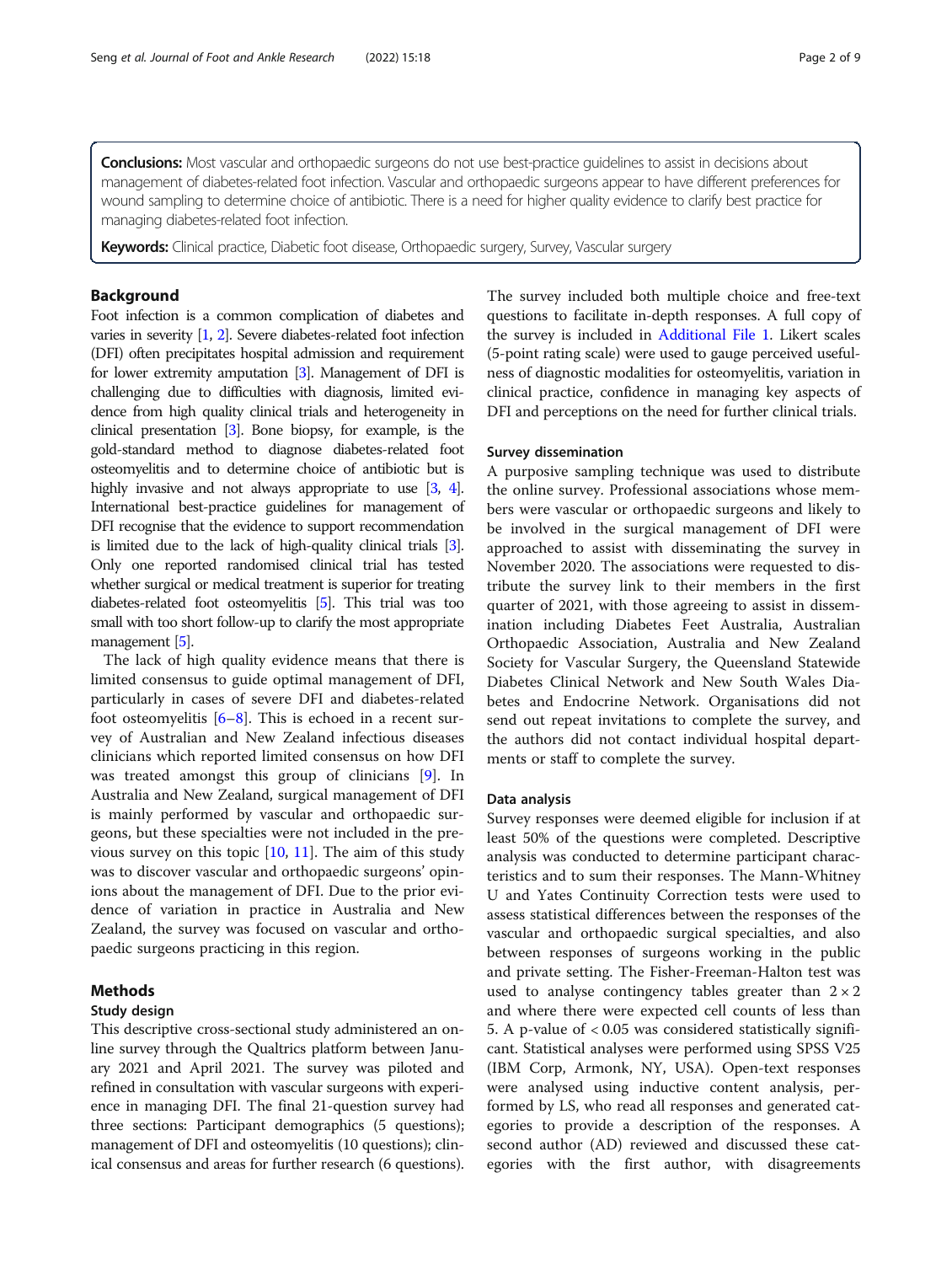resolved by consensus when necessary. As not all survey respondents answered every question, the number of respondents answering a question was used as the denominator for the relevant results of that question and percentages calculated using this denominator.

#### Results

#### Participants

A total of 49 survey responses were received, with 42 being complete and seven including responses to at least 50% of questions. Participant characteristics are shown in Table 1. 29 responses (59.2%) were from vascular surgeons and 20 responses (40.8%) were from orthopaedic surgeons. Most (46; 93.9%) were Royal Australasian College of Surgeons accredited consultants.

#### Current management practices

Responses to questions on current management practices are summarised in Table [2.](#page-3-0) The severity of infection was determined most commonly by the degree of tissue necrosis (30/49; 61.2%) and/or the extent of erythema (27/49; 55.1%). International classification systems were rarely used to determine the extent of infection (13/49; 26.5%). The most common wound sampling method for guiding the choice of antibiotic was the wound swab (27/49; 55.1%), followed by tissue or bone biopsy (17/49; 34.7%). There was a statistically significant difference (Fisher-Freeman-Halton = 14.512,  $p <$ 0.001) in the sampling method preferred by vascular and orthopaedic surgeons. Vascular surgeons (22/29; 75.9%) preferred wound swabs but orthopaedic surgeons (13/ 20; 65.0%) preferred tissue or bone biopsies to guide antibiotic choice for severe DFI. Most respondents (35/

| <b>Surgical specialty</b><br>Vascular surgery<br>Orthopaedic surgery                                                                                     | 29 (59.2%)<br>20 (40.8%)                                                                                    |
|----------------------------------------------------------------------------------------------------------------------------------------------------------|-------------------------------------------------------------------------------------------------------------|
| Location<br>Oueensland<br>New South Wales<br>South Australia<br>Tasmania<br>Victoria<br>Western Australia<br>Australian Capital Territory<br>New Zealand | 29 (59.2%)<br>5 (10.2%)<br>$2(4.1\%)$<br>$1(2.0\%)$<br>$4(8.2\%)$<br>$3(6.1\%)$<br>$2(4.1\%)$<br>$3(6.1\%)$ |
| Primary place of work<br>Public hospital<br>Private practice                                                                                             | 31 (63.3%)<br>18 (36.7%)                                                                                    |
| <b>Years of medical experience</b>                                                                                                                       | 27.0 (9.4)                                                                                                  |
| Designation<br>RACS accredited Consultant<br>Others                                                                                                      | 46 (93.9%)<br>$3(6.1\%)$                                                                                    |

Data presented as number (%) and mean (standard deviation). RACS = Royal Australasian College of Surgeons

49; 71.4%) did not use a guideline to assist their management of DFI. This finding was consistent in both surgical specialties ( $x^2 = 0.610$ ,  $p = 0.435$ ).

Respondents who used guidelines were also asked to detail what they thought was lacking in the current guidelines. Three main themes were identified from their responses: (i) Treatment-based decisions, (ii) Holistic management and (iii) Local resource considerations. Table [3](#page-4-0) reports this in greater detail.

Sample quotes are given below to illustrate these themes:

(i) Treatment-based decisions.

"The timing of debridement is not clear" (Orthopaedic surgeon 11).

"The role of total contact casting. Determining infection vs Charcot arthropathy." (Orthopaedic surgeon 7).

(ii) Holistic management.

"Adding patients' baseline levels (ADSLs)… life expectancy and other co-morbidities into equation" (Vascular surgeon 21).

"Long-term indicators of function (i.e. cognitive assessment; health literacy; social networking)" (Vascular surgeon 15).

(iii) Local resource considerations.

"Consideration of local resources available like podiatry services." (Orthopaedic surgeon 17).

Half (21/41; 51.2%) of the respondents indicated that piperacillin combined with tazobactam was their preferred choice of antibiotic for the empirical management of severe DFI. Most (31/40; 77.5%) respondents preferred an intravenous route of antibiotic administration. Few respondents indicated that their choice (5/41; 12.2%) and route (5/40; 12.5%) of antibiotic was based on guidelines or on advice from infectious diseases physicians. There was no statistical difference in the choice and route of delivery for antibiotics between orthopaedic and vascular surgery specialties (Fisher-Freeman-Halton = 1.799,  $p = 0.871$ ; Fisher-Freeman-Halton = 2.832,  $p = 0.518$ ). Negative pressure dressings were the most common method used to manage open wounds (38/42; 90.5%) with most wounds left to heal by secondary intention (39/42; 92.9%).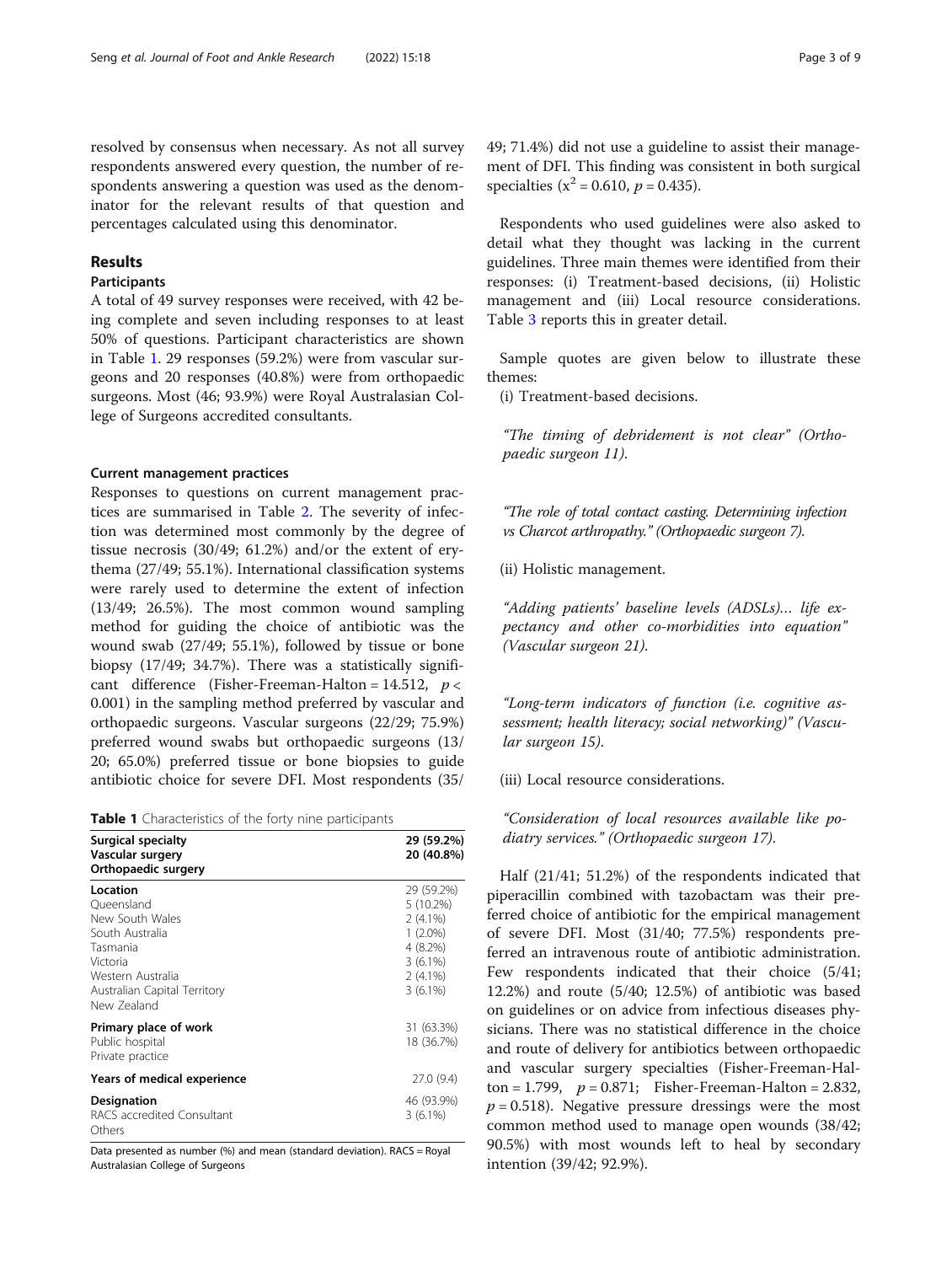#### <span id="page-3-0"></span>Table 2 Current management practices

|                                                                          | Total         | Vascular surgeons | Orthopaedic surgeons | p-value                  |
|--------------------------------------------------------------------------|---------------|-------------------|----------------------|--------------------------|
| Determining extent of infection prior to surgical treatment <sup>1</sup> |               |                   |                      |                          |
| Based on international classification system                             | 13/49 (26.5%) | 9/29 (31.0%)      | 4/20 (20.0%)         | $\overline{2}$           |
| Based on extent of erythema                                              | 27/49 (55.1%) | 18/29 (62.1%)     | 9/20 (45.0%)         |                          |
| Based on extent of skin with raised temps                                | 19/49 (38.8%) | 14/29 (48.3%)     | 5/20 (25.0%)         |                          |
| Based on amount and type of wound exudate                                | 21/49 (42.9%) | 14/29 (48.3%)     | 7/20 (35.0%)         |                          |
| Based on extent of swelling                                              | 20/49 (40.8%) | 15/29 (51.7%)     | 5/20 (25.0%)         |                          |
| Based on degree of tissue necrosis                                       | 30/49 (61.2%) | 19/29 (65.5%)     | 11/20 (55.0%)        |                          |
| Others                                                                   | 18/49 (36.7%) | 6/29 (20.7%)      | 12/20 (60.0%)        |                          |
| Wound sampling prior to surgical treatment                               |               |                   |                      |                          |
| Tissue or bone biopsy                                                    | 17/49 (34.7%) | 4/29 (13.8%)      | 13/20 (65.0%)        | $p < 0.001$ <sup>3</sup> |
| Wound swab                                                               | 27/49 (55.1%) | 22/29 (75.9%)     | 5/20 (25.0%)         |                          |
| Others                                                                   | 5/49 (10.2%)  | 3/29 (10.3%)      | 2/20 (10.0%)         |                          |
| Guideline usage                                                          |               |                   |                      |                          |
| Yes                                                                      | 14/49 (28.6%) | 10/29 (34.5%)     | 4/20 (7.4%)          | $P = 0.435$ <sup>4</sup> |
| Νo                                                                       | 35/49 (71.4%) | 19/29 (65.5%)     | 16/20 (29.6%)        |                          |
| Antibiotic choice                                                        |               |                   |                      |                          |
| Piperacillin/Tazobactam                                                  | 21/41 (51.2%) | 13/22 (59.1%)     | 8/19 (42.1%)         | $p = 0.871^{3}$          |
| Amoxicillin/Clavulanic acid                                              | 8/41 (19.5%)  | 4/22 (18.2%)      | 4/19 (21.1%)         |                          |
| Cefazolin                                                                | 5/41 (12.2%)  | 2/22 (9.1%)       | 3/19 (15.8%)         |                          |
| Defer to guidelines or infectious diseases                               | 5/41 (12.2%)  | 2/22 (9.1%)       | 3/19 (15.8%)         |                          |
| Other antibiotics                                                        | 2/41 (4.9%)   | 1/22 (4.5%)       | 1/19 (5.3%)          |                          |
| Antibiotic route                                                         |               |                   |                      |                          |
| IV                                                                       | 31/40 (77.5%) | 18/21 (85.7%)     | 13/19 (68.4%)        | $p = 0.518^{3}$          |
| $IV + Ord$                                                               | 2/40 (5.0%)   | 1/21 (4.8%)       | 1/19 (5.3%)          |                          |
| Defer to guidelines or infectious diseases physicians                    | 5/40 (12.5%)  | 2/21 (9.5%)       | 3/19 (15.8%)         |                          |
| Others                                                                   | 2/40 (5.0%)   | $0/21(0.0\%)$     | 2/19 (10.5%)         |                          |
| Wound dressing selection <sup>1</sup>                                    |               |                   |                      |                          |
| lodine-based dressings                                                   | 26/42 (61.9%) | 14/22 (63.6%)     | 12/20 (60.0%)        | $\mathbf 2$              |
| Betadine paint                                                           | 10/42 (23.8%) | 9/22 (40.9%)      | 1/20 (5.0%)          |                          |
| Saline soaked packing                                                    | 19/42 (45.2%) | 12/22 (54.5%)     | 7/20 (35.0%)         |                          |
| Betadine soaked packing                                                  | 13/42 (31.0%) | 10/22 (45.5%)     | 3/20 (15.0%)         |                          |
| Chlorohexidine-based dressings                                           | 1/42 (2.4%)   | $0/22$ $(0.0\%)$  | 1/20 (5.0%)          |                          |
| Silver-based dressings                                                   | 23/42 (54.8%) | 11/22 (50.0%)     | 12/20 (60.0%)        |                          |
| Honey-based dressings                                                    | 1/42 (2.4%)   | $0/22$ $(0.0\%)$  | 1/20 (5.0%)          |                          |
| Negative pressure therapy                                                | 38/42 (90.5%) | 19/22 (86.4%)     | 19/20 (95.0%)        |                          |
| No dressing                                                              | 2/42 (4.8%)   | 2/22 (9.1%)       | $0/20(0.0\%)$        |                          |
| Others                                                                   | 9/42 (21.4%)  | 8/22 (36.4%)      | 1/20 (5.0%)          |                          |
| Wound closure after debridement <sup>1</sup>                             |               |                   |                      |                          |
| Healing by primary closure                                               | 19/42 (45.2%) | 10/22 (45.5%)     | 9/20 (45.0%)         | $\overline{a}$           |
| Healing by delayed primary closure                                       | 27/42 (64.3%) | 13/22 (59.1%)     | 14/20 (70.0%)        |                          |
| Superficial skin graft                                                   | 18/42 (42.9%) | 13/22 (59.1%)     | 5/20 (25.0%)         |                          |
| Healing by secondary intention                                           | 39/42 (92.9%) | 20/22 (90.9%)     | 19/20 (95.0%)        |                          |

 $1\%$  do not add up to 100% as participants could select multiple responses, <sup>2</sup> As responders could indicate a positive response to more than one option statistical testing was not possible due to the dependence of responses, <sup>3</sup> Fisher-Freeman-Halton test, <sup>4</sup> Yates continuity correction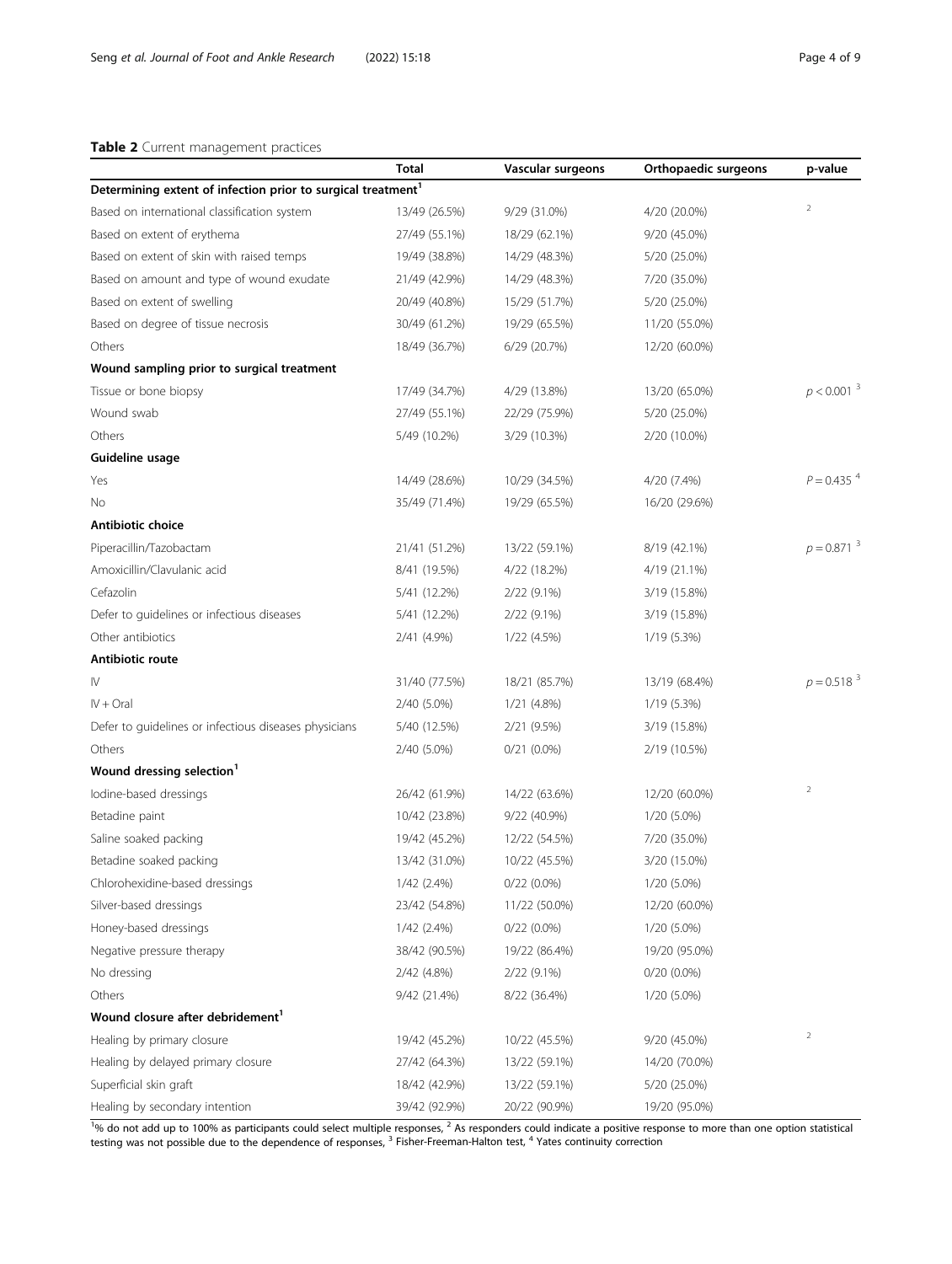<span id="page-4-0"></span>Table 3 Additional areas to be covered in guidelines

| Additional areas to be covered in quidelines                                                                                                                                                                                            | n |
|-----------------------------------------------------------------------------------------------------------------------------------------------------------------------------------------------------------------------------------------|---|
| Treatment-based decisions<br>• Indications for conservative vs. surgical management<br>• Optimal offloading and biomechanical considerations<br>• Vascular intervention<br>• Imaging criteria<br>• Charcot vs. infection considerations | 9 |
| Holistic management<br>• Co-morbidities<br>• Indicators of function<br>• Patient education<br>• Dietary management of diabetes                                                                                                          |   |
| Local resource consideration<br>• Distance to nearest hospital<br>• Availability of podiatry services                                                                                                                                   |   |

#### Opinions regarding clinical management and perceptions of further research

Table [4](#page-5-0) summarises respondents' opinions about the usefulness of diagnostic modalities for osteomyelitis, variation in clinical practice, confidence in managing key aspects of DFI and perceptions on the need for further clinical trials. Results were reported as median (IQR). The probe-to-bone test  $(4/5 \, 3-5)$  $(4/5 \, 3-5)$  $(4/5 \, 3-5)$  and magnetic resonance imaging  $(4/5 \, 5]$  $(4/5 \, 5]$  were seen as the most useful ways to diagnose osteomyelitis and this was not significantly different between the vascular and orthopaedic surgeons  $(p = 0.082, p = 0.922)$ . Respondents were confident about making management decisions with a median confidence score of 4 out of 5 in all aspects covered. Respondents indicated greatest confidence in the indications for surgical debridement  $(5/5 \; 4, 5)$  $(5/5 \; 4, 5)$  $(5/5 \; 4, 5)$ . Respondents felt that there was moderate variation (i.e. median variation score of 3) between specialists in most management decisions. The choice of wound dressing was felt to be particularly variable  $(4/5 \, 3-5)$ . Respondents perceived moderate need (minimum median score of 3) for further randomised controlled trials exploring key aspects of DFI management. There was no statistically significant difference between the response of vascular and orthopaedic surgeons.

In an optional open-ended question, respondents were asked about their management decision for revascularisation. Content analysis identified two main themes: (i) Revasularisation decision based on assessment of the severity of ischemia and (ii) Referral to vascular surgery for revasularisation decisions. Table [5](#page-6-0) reports this in greater detail.

Sample quotes are given below:

(i) Severity of ischemia.

This theme formed the largest section of comments (23/33; 69.7%). All vascular surgeons who commented (18/18; 100.0%) on this question mentioned that they would make revascularisation decisions based on the severity of ischemia. These were determined using a combination of imaging modalities, ankle and toe Doppler pressures, palpation of pulses and/or based on the healing and appearance of the wound itself.

"Clinical assessment along with aid of toe pressures, duplex ultrasound and addition of MRA or angiography." (Vascular surgeon 29).

"Degree of ischemia of tissues clinically, absent pulses and toe pressures." (Vascular surgeon 22).

(ii) Referral to vascular surgery.

In contrast, a majority of orthopaedic surgeons who commented on this question mentioned that they would refer to vascular surgery to make revascularisation decisions (10/15; 66.7%).

"Vascular consults, guided by their (vascular surgery) valued opinion  $-$  if they believe there is a benefit we run with it." (Orthopaedic surgeon 15).

#### Private vs. public setting differences

The responses of surgeons that mainly worked in public hospitals were not significantly different to those mainly working in the private sector, with one exception ([Add](#page-7-0)[itional File 2\)](#page-7-0). Surgeons working privately were more likely to see value (4/5 on a 5-point Likert rating scale) in RCTs testing different wound dressings compared to those working in the public setting  $(3/5)$  ( $p = 0.040$ ).

#### **Discussion**

This study is the first to report the opinions of surgeons about management of severe DFI. The main finding was that relatively few vascular and orthopaedic surgeons felt guidelines were valuable in guiding decisions on DFI management. Vascular and orthopedic surgeons did not defer significantly in their responses on most management aspects such as the type of empirical antibiotic, method to diagnose DFO and dressing selection. There was a notable difference in the wound sampling method preferred to guide choice of antibiotic. Vascular surgeons were more inclined to use wound swabs compared to orthopaedic surgeons who preferred tissue or bone biopsies. The reason for this variation is not clear and might warrant further investigation.

Currently, best-practice guidelines recommend a tissue or bone biopsy as gold standard in determining the causative pathogen for osteomyelitis [\[3](#page-7-0)]. Bone biopsy is invasive and it is likely vascular surgeons may have felt it inappropriate to perform a bone biopsy unless an amputation was being performed as part of clinical care. Less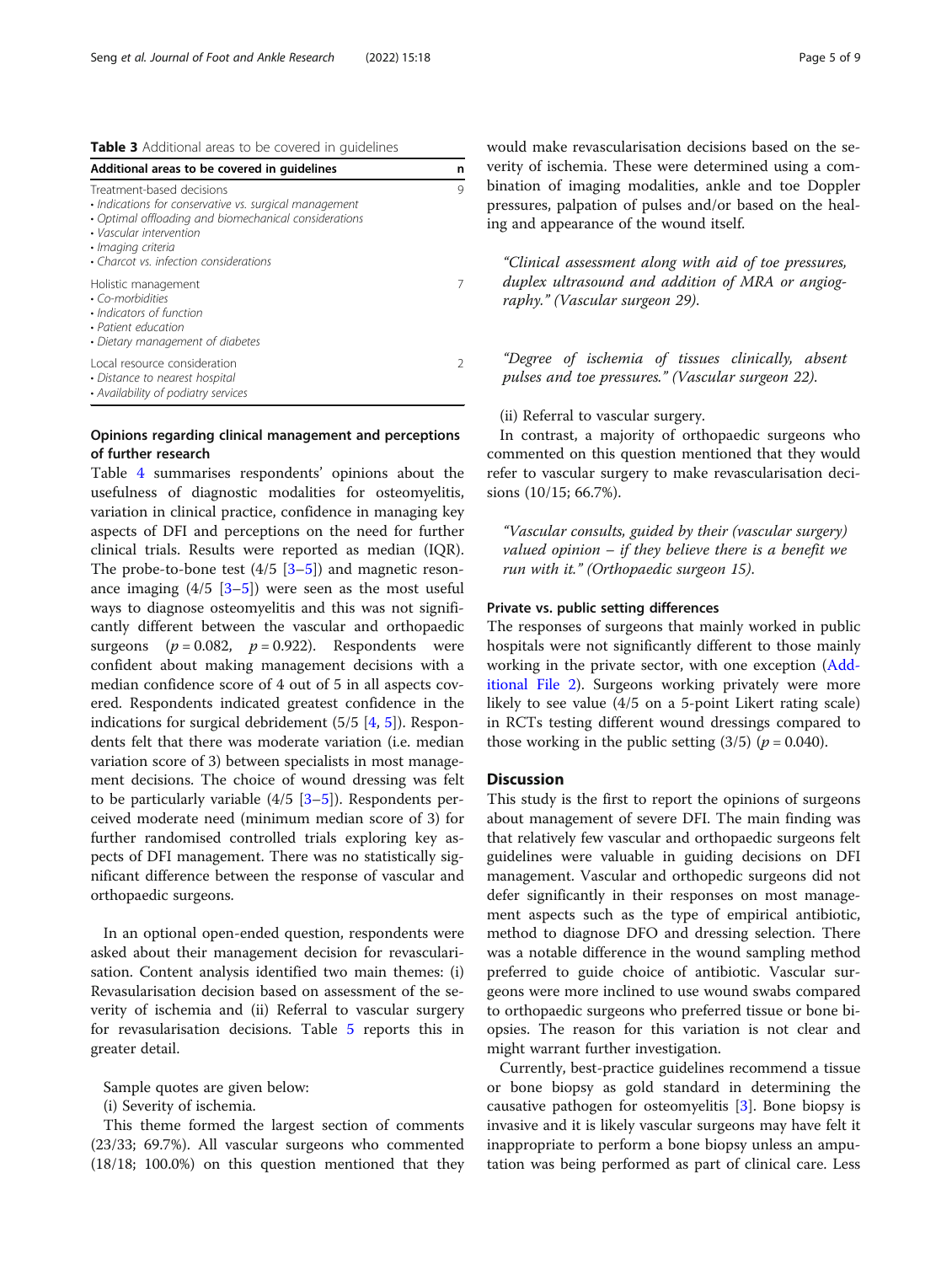## <span id="page-5-0"></span>Table 4 Opinions of managing diabetes-related foot infection and osteomyelitis

|                                                          | <b>Total</b>                                                       | Vascular surgeons    | Orthopaedic surgeons | $p$ -value $^2$ |  |  |
|----------------------------------------------------------|--------------------------------------------------------------------|----------------------|----------------------|-----------------|--|--|
|                                                          | Usefulness for diagnosing diabetic foot osteomyelitis <sup>1</sup> |                      |                      |                 |  |  |
| Probe-to-bone test                                       | 35/49<br>$4(3-5)$                                                  | 19/29<br>$4(3-5)$    | 16/20<br>$3(2-4)$    | $p = 0.082$     |  |  |
| Bone biopsy                                              | 35/49<br>$3(2-5)$                                                  | 18/29<br>$3(2-4)$    | 17/20<br>$4(2-5)$    | $p = 0.303$     |  |  |
| Plain x-ray                                              | 40/49<br>$3(2-4)$                                                  | 22/29<br>$3(2-4)$    | 18/20<br>$3.5(2-4)$  | $p = 0.757$     |  |  |
| Magnetic resonance imaging                               | 39/49<br>$4(3-5)$                                                  | 21/29<br>$4(3.5-5)$  | 18/20<br>$4(3-5)$    | $p = 0.922$     |  |  |
| Bone scan                                                | 24/49<br>$3(2-4)$                                                  | 12/29<br>$3(2-4)$    | 12/20<br>$3(2-3.75)$ | $p = 0.478$     |  |  |
| PET-CT scan                                              | 19/49<br>$3(3-4)$                                                  | 10/29<br>$3(2.75-4)$ | 9/20<br>$4(3-4)$     | $p = 0.720$     |  |  |
| Confidence in: 1                                         |                                                                    |                      |                      |                 |  |  |
| Wound dressing choice                                    | 40/49<br>$4(3.25-5)$                                               | 21/29<br>$5(4-5)$    | 19/20<br>$4(3-4)$    | $P = 0.065$     |  |  |
| Antibiotic choice                                        | 39/49<br>$4(4-5)$                                                  | 21/29<br>$4(4-5)$    | 18/20<br>$4(3-4)$    | $P = 0.053$     |  |  |
| Antibiotic duration                                      | 40/49<br>$4(3-4)$                                                  | 22/29<br>$3.5(3-4)$  | 18/20<br>$4(3-4)$    | $P = 0.638$     |  |  |
| Indications for removal<br>of infected bone              | 41/49<br>$4(4-5)$                                                  | 22/29<br>$4.5(4-5)$  | 19/20<br>$4(4-5)$    | $P = 0.954$     |  |  |
| Indications for surgical<br>debridement                  | 42/49<br>$5(4-5)$                                                  | 22/29<br>$5(4-5)$    | 20/20<br>$4(4-5)$    | $P = 0.083$     |  |  |
| Extent of surgical debridement                           | 42/49<br>$4(4-5)$                                                  | 22/29<br>$5(4-5)$    | 20/20<br>$4(4-5)$    | $P = 0.190$     |  |  |
| Variation in: 1                                          |                                                                    |                      |                      |                 |  |  |
| Wound dressing choice                                    | 41/49<br>$4(3-5)$                                                  | 21/29<br>$4(3.5-5)$  | 20/20<br>$4(3-4)$    | $p = 0.122$     |  |  |
| Antibiotic choice                                        | 40/49<br>$3(2-4)$                                                  | 21/29<br>$3(2-3.5)$  | 19/20<br>$3(2-4)$    | $p = 0.830$     |  |  |
| Antibiotic duration                                      | 40/49<br>$3(2-3.75)$                                               | 21/29<br>$3(3-4)$    | 19/20<br>$3(2-4)$    | $P = 0.320$     |  |  |
| Indications for removal of infected<br>bone              | 38/49<br>$3(3-4)$                                                  | 19/29<br>$3(2-3)$    | 19/20<br>$3(2-4)$    | $P = 0.525$     |  |  |
| Indications for surgical debridement                     | 38/49<br>$3(2-4)$                                                  | 20/29<br>$3(2-4)$    | 18/20<br>$3(2-4)$    | $P = 0.806$     |  |  |
| Extent of surgical debridement                           | 41/49<br>$3(2-4)$                                                  | 21/29<br>$3(2-4)$    | 20/20<br>$3(2-4)$    | $P = 0.764$     |  |  |
| Need for further randomised clinical trials exploring: 1 |                                                                    |                      |                      |                 |  |  |
| Wound dressing choice                                    | 31/49<br>$4(3-4)$                                                  | 16/29<br>$4(3-5)$    | 15/20<br>$3(3-4)$    | $p = 0.216$     |  |  |
| Antibiotic choice                                        | 33/49<br>$3(2-4)$                                                  | 18/29<br>$3(2-4)$    | 15/20<br>$3(2-4)$    | $p = 0.789$     |  |  |
| Antibiotic duration                                      | 35/49<br>$4(3-4)$                                                  | 18/29<br>$4(3-4)$    | 17/20<br>$4(2.5-4)$  | $p = 0.732$     |  |  |
| Indications for removal of infected<br>bone              | 34/49<br>$4(3-5)$                                                  | 17/29<br>$4(3-5)$    | 17/20<br>$4(2.5-5)$  | $p = 0.610$     |  |  |
| Indications for surgical debridement                     | 32/49<br>$4(2-5)$                                                  | 14/29<br>$4(2-4.25)$ | 18/20<br>$4(2.75-5)$ | $p = 0.639$     |  |  |
| Extent of surgical debridement                           | 34/49<br>$4(2.75 - 4.25)$                                          | 16/29<br>$4(3-4.75)$ | 18/20<br>$4(2-4.25)$ | $p = 0.506$     |  |  |

 $\frac{1}{1}$  Reported as median (IQR),  $^2$  Mann-Whitney U test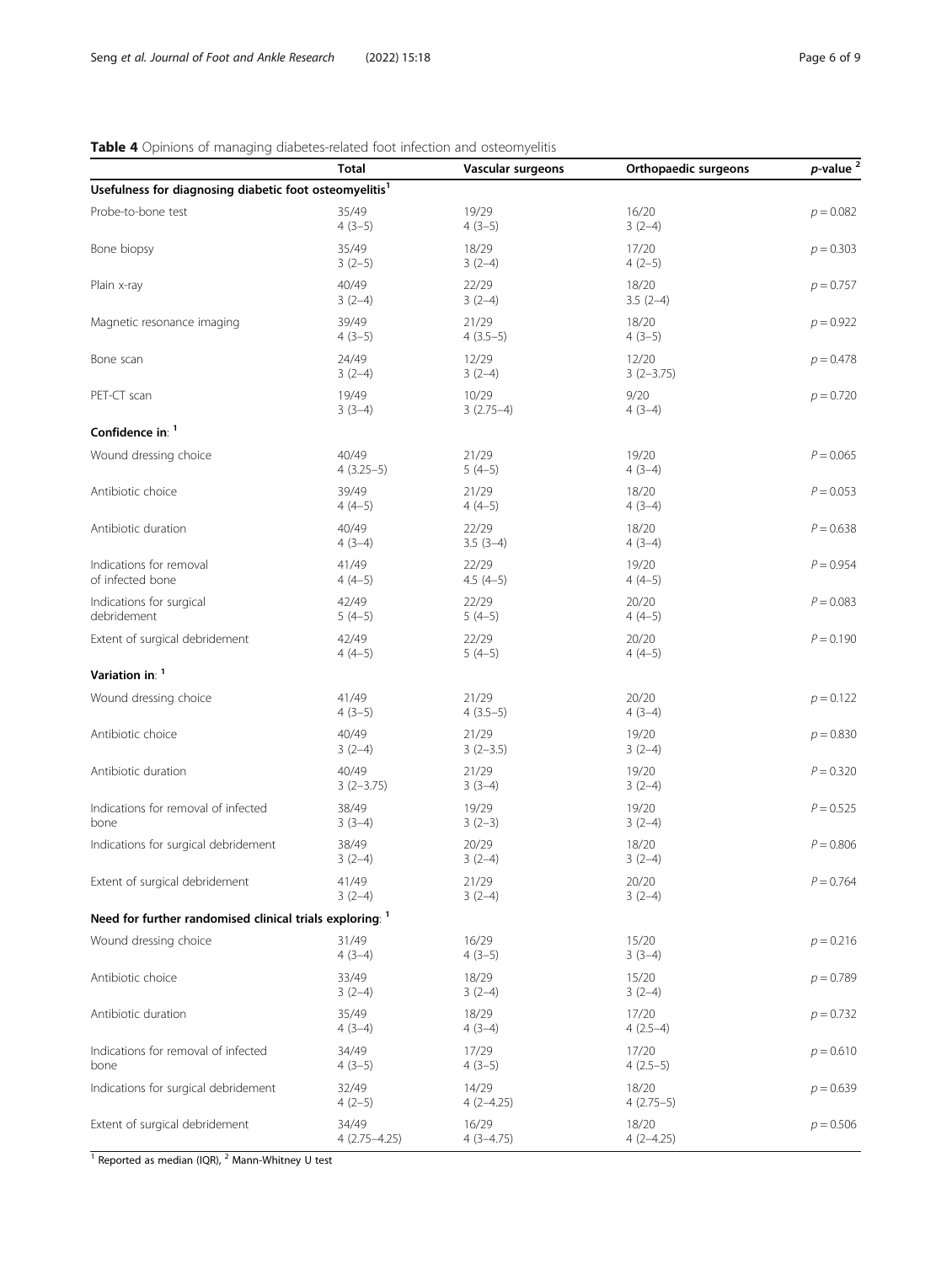<span id="page-6-0"></span>

| Revascularisation decision                                                                                                                                     | Total         | Vascular surgery | Orthopaedic surgery |
|----------------------------------------------------------------------------------------------------------------------------------------------------------------|---------------|------------------|---------------------|
| Severity of ischemia determined via:<br>• Toe pressures/ABI '<br>· Palpation of foot/lower limb pulses<br>· Imaging modalities<br>• Wound healing & appearance | 23/33 (69.7%) | 18/18 (100.0%)   | 5/15 (33.3%)        |
| Referral to vascular surgery                                                                                                                                   | 10/33 (30.3%) | 0/18(0%)         | 10/15 (66.7%)       |

 $1$  ABI = Ankle brachial pressure index

than one-third of respondents indicated they used clinical guidelines to guide their management of DFI. The survey did not gather information on the reasons for this, though one possible explanation is the lack of focused guidelines on the surgical management of DFI. For example, the current IWGDF guidelines include only a handful of recommendations on the surgical management of DFI [[3\]](#page-7-0). A number of respondents indicated in their free text responses that guidelines could be improved by covering specific treatment decisions and providing a more holistic management approach. Past research suggest that barriers to use of best-practice guidelines for wound care include the heterogeneous presentation of DFI, complexity of best-practice recommendations and lack of financial incentives to following best practice [[12,](#page-8-0) [13\]](#page-8-0). Warriner and Carter in their review of wound care guidelines suggested that these could be advanced by greater patient involvement and more complete consideration of the effect of varying resources on implementation, such as the impact of a tertiary hospital versus a regional setting [\[13\]](#page-8-0). Currently, the International Working Group on the Diabetic Foot (IWGDF) guidelines are recommended for clinical management of DFI in Australia [[11](#page-8-0)]. It is likely that the IWGDF guideline, although evidence-based, lacks contextualisation to the local situation and is therefore not widely adopted, as evidenced in our survey. Work is currently being undertaken to develop up-to-date Australian-specific guidelines for diabetes-related foot management using the IWGDF guidelines as a reference [[14\]](#page-8-0). The development of the Australian-specific guidelines has undergone rigorous initial public consultations and review by local experts, with an up-to-date Australian guideline expected to be released later this year [\[14](#page-8-0)]. It is also important to note the lack of randomised controlled trials testing different surgical approaches for DFI means that current guidelines lack high-quality evidence to inform recommendations. The lack of large randomised controlled trials to inform best management of diabetes-related foot disease makes it challenging to provide recommendations.

Survey respondents agreed on the usefulness of the probe-to-bone test and magnetic resonance imaging

(MRI) in diagnosing osteomyelitis. This is in line with past research and current guidelines [\[15](#page-8-0)–[17\]](#page-8-0). Although survey respondents were confident in managing DFI, they indicated there was a moderate variation in management, particularly in relation to choice of wound dressing. Given the myriad of wound dressings available and the varying costs associated with different types of wound dressings this is not surprising. Currently, there is no robust evidence suggesting superiority of one dressing over another and best-practice guidelines suggest the choice of dressings should be based on wound healing principles, dressing costs and patient preferences. For treatment of infected wounds, dressings should contain antimicrobial properties [[18,](#page-8-0) [19](#page-8-0)]. For management of a post-surgical diabetes-related foot wound, current guidelines suggest considering the use of negative pressure wound therapy [[19\]](#page-8-0).

Similar to this study a survey amongst Australian and New Zealand infectious diseases physicians suggested they preferred using MRI to diagnose osteomyelitis and reported limited use of clinical guideline to aid management of DFI [[9\]](#page-8-0).The majority of infectious diseases physicians preferred using superficial swabs to guide the use of antibiotics. The heterogeneity of antimicrobial treatments reported in the survey of infectious diseases physicians was less evident in the current survey, with approximately half of respondents indicating piperacillin combined with tazobactam was the preferred antibiotic. A possible explanation for this disparity is that the current survey asked about the initial empirical antibiotic management of DFI and thus it was expected that respondents would list an antibiotic that provides a broad spectrum of antimicrobial cover.

Survey respondents identified a moderate need for further clinical trials testing key aspects of management. This is in keeping with the IWGDF guidelines and a recently published systematic review, which have highlighted uncertainties in many areas of managing DFI due to the lack of high-quality clinical trials [\[3](#page-7-0), [6\]](#page-7-0). Surgeons that mainly worked in the private sector perceived greater value in randomised clinical trials testing wound dressings than those working at public hospitals. The reasons for this difference are not clear but could relate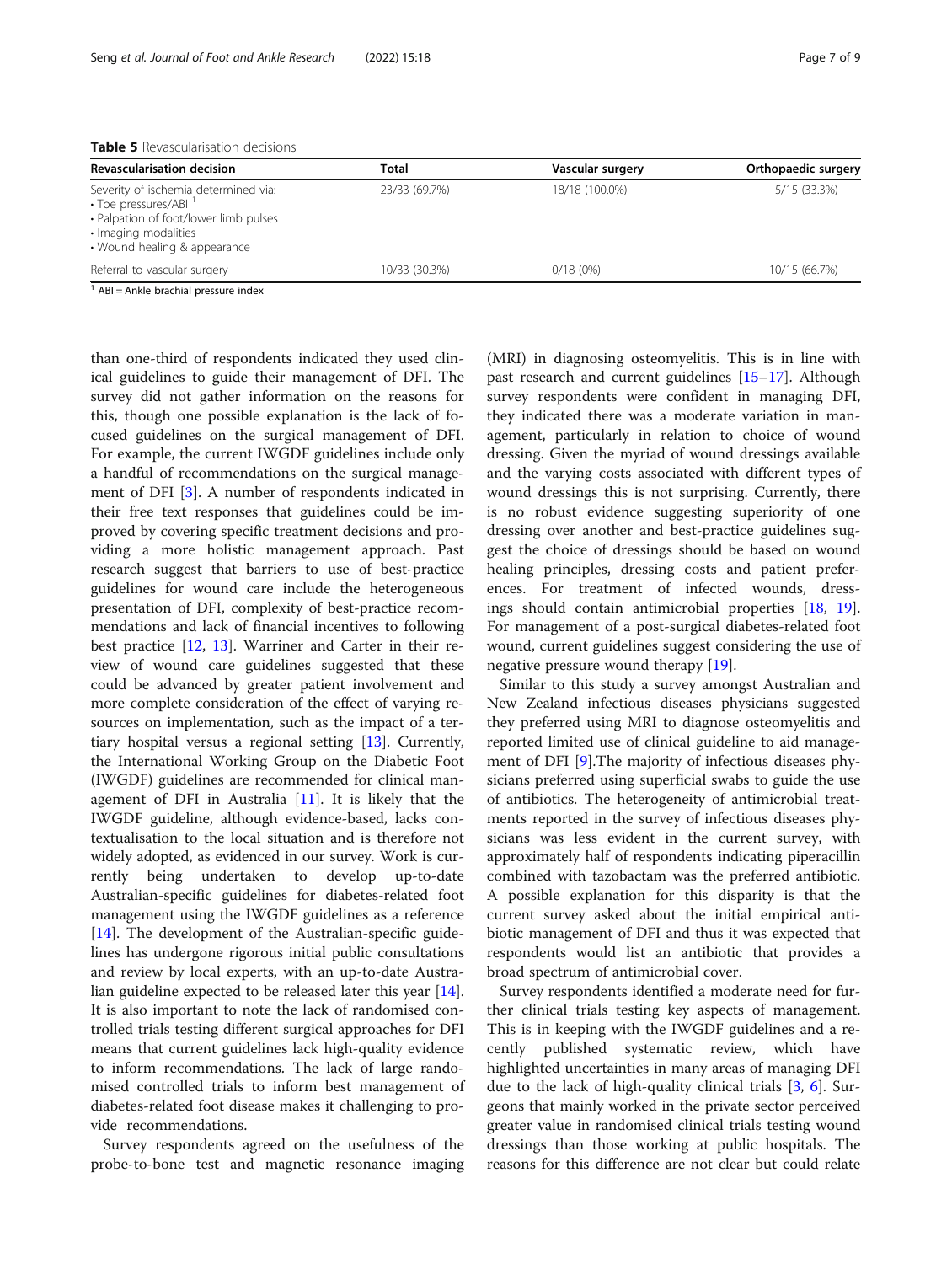<span id="page-7-0"></span>to greater availability of different types of dressings within the private than public setting due to disparate economic situations.

The strengths of this study include the inclusion of open-ended survey questions, which have provided greater insight into DFI management in vascular and orthopaedic surgeon respondents. This study also had several limitations which should be considered when interpreting the results. Firstly, as the surveys were disseminated through multiple professional societies, it was not possible to determine the response rate. The findings are also subject to participant bias, with respondents expected to be more likely than non-responders to have an interest or expertise in managing DFI. In addition, it was not possible to examine variation in DFI practice, particularly between surgeons working in metropolitan and regional areas as postcodes of respondents were not collected. Also, the survey tool was piloted only amongst vascular and not orthopaedic surgeons, meaning the tool may have not been optimised for orthopaedic surgeons and may have missed answering key questions of this speciality. Over half of the participants were from Queensland, and while there were no differences identified between participants according to state of practice, the results may be less representative of other regions of Australia. Lastly, as the study was conducted in Australia and New Zealand, the findings may not be relevant to other countries.

#### Conclusions

In conclusion, this survey suggests that Australian and New Zealand vascular and orthopaedic surgeons have relatively similar management approaches for DFI. A statistically significant difference in the preferred wound sampling method was noted. Few of the responding surgeons used best-practice guidelines to guide management of DFI. There was a perceived moderate variation in clinical management and moderate need for clinical trials investigating key aspects of DFI management. Our findings highlights that the available evidence supporting different treatments and the related guidelines for the surgical managing of DFI need to be advanced.

#### Abbreviations

DFI: Diabetes-related foot infection; DFO: Diabetes-related foot osteomyelitis; MRI: Magnetic resonance imaging; IWGDF: International Working Group on the Diabetic Foot; RCT: Randomised clinical trials

#### Supplementary information

The online version contains supplementary material available at [https://doi.](https://doi.org/10.1186/s13047-022-00523-w) [org/10.1186/s13047-022-00523-w](https://doi.org/10.1186/s13047-022-00523-w).

Additional file 1. Containing the survey questions.

Additional file 2. Containing tables comparing private and public setting differences are provided.

#### Acknowledgements

The authors would like to thank the participating vascular and orthopaedic surgeons and the professional organisations who assisted in the completion of this survey.

#### Authors' contributions

JG takes responsibility for the integrity of the work as a whole, from inception to published article. JG designed the research study. JG, LS, AD and MF designed the survey tool. JG, LS and AD collected and analysed the data. LS and AD wrote the manuscript, with all authors editing and approving the final manuscript version. The author(s) read and approved the final manuscript.

#### Funding

The study was funded by a grant from James Cook University. JG holds a Practitioner Fellowship from the National Health and Medical Research Council (1117061) and a Senior Clinical Research Fellowship from the Queensland Government, Australia.

#### Availability of data and materials

Survey data are available from the corresponding author on reasonable request.

#### **Declarations**

#### Ethics approval and consent to participate

This study received an ethics waiver from the Townsville Hospital and Health Service Human Research Ethics Committee (LNR/2020/QTHS/69539). Ethics waivers are available for clinical audits and quality improvement or assurance research activities that are considered as being of low or negligible risk. Participants imply their consent by online submission of the survey.

#### Consent for publication

Not applicable.

#### Competing interests

The authors declare that they have no competing interests.

#### Author details

<sup>1</sup>Queensland Research Centre for Peripheral Vascular Disease, College of Medicine and Dentistry, James Cook University, 4811 Townsville, Queensland, Australia. <sup>2</sup> Faculty of Health and Medicine, School of Health Sciences, University of Newcastle, Newcastle, New South Wales, Australia. <sup>3</sup>Ulcer and wound Healing consortium (UHEAL), Australian Institute of Tropical Health and Medicine, James Cook University, Townsville, Queensland, Australia. 4 Department of Vascular and Endovascular Surgery, Townsville University Hospital, Townsville, Queensland, Australia.

#### Received: 30 August 2021 Accepted: 21 February 2022 Published online: 02 March 2022

#### References

- Zhang Y, van Netten JJ, Baba M, Cheng Q, Pacella R, McPhail SM, et al. Diabetes-related foot disease in Australia: a systematic review of the prevalence and incidence of risk factors, disease and amputation in Australian populations. J Foot Ankle Res. 2021;14(1):8.
- 2. Lavery LA, Armstrong DG, Murdoch DP, Peters EJG, Lipsky BA. Validation of the Infectious Diseases Society of America's Diabetic Foot Infection Classification System. Clin Infect Dis. 2007;44(4):562–5.
- 3. Lipsky BA, Senneville É, Abbas ZG, Aragón-Sánchez J, Diggle M, Embil JM, et al. Guidelines on the diagnosis and treatment of foot infection in persons with diabetes (IWGDF 2019 update). Diab/Metab Res Rev. 2020;36(S1):e3280.
- Lázaro Martínez JL, García Álvarez Y, Tardáguila-García A, García Morales E. Optimal management of diabetic foot osteomyelitis: challenges and solutions. Diabetes Metab Syndr Obes. 2019;12:947–59.
- 5. Lázaro-Martínez JL, Aragón-Sánchez J, García-Morales E. Antibiotics Versus Conservative Surgery for Treating Diabetic Foot Osteomyelitis: A Randomized Comparative Trial. Diabetes Care. 2014;37(3):789.
- 6. Tardáguila-García A, Sanz-Corbalán I, García-Alamino JM, Ahluwalia R, Uccioli L, Lázaro-Martínez JL. Medical Versus Surgical Treatment for the Management of Diabetic Foot Osteomyelitis: A Systematic Review. J Clin Med. 2021;10(6):1237.